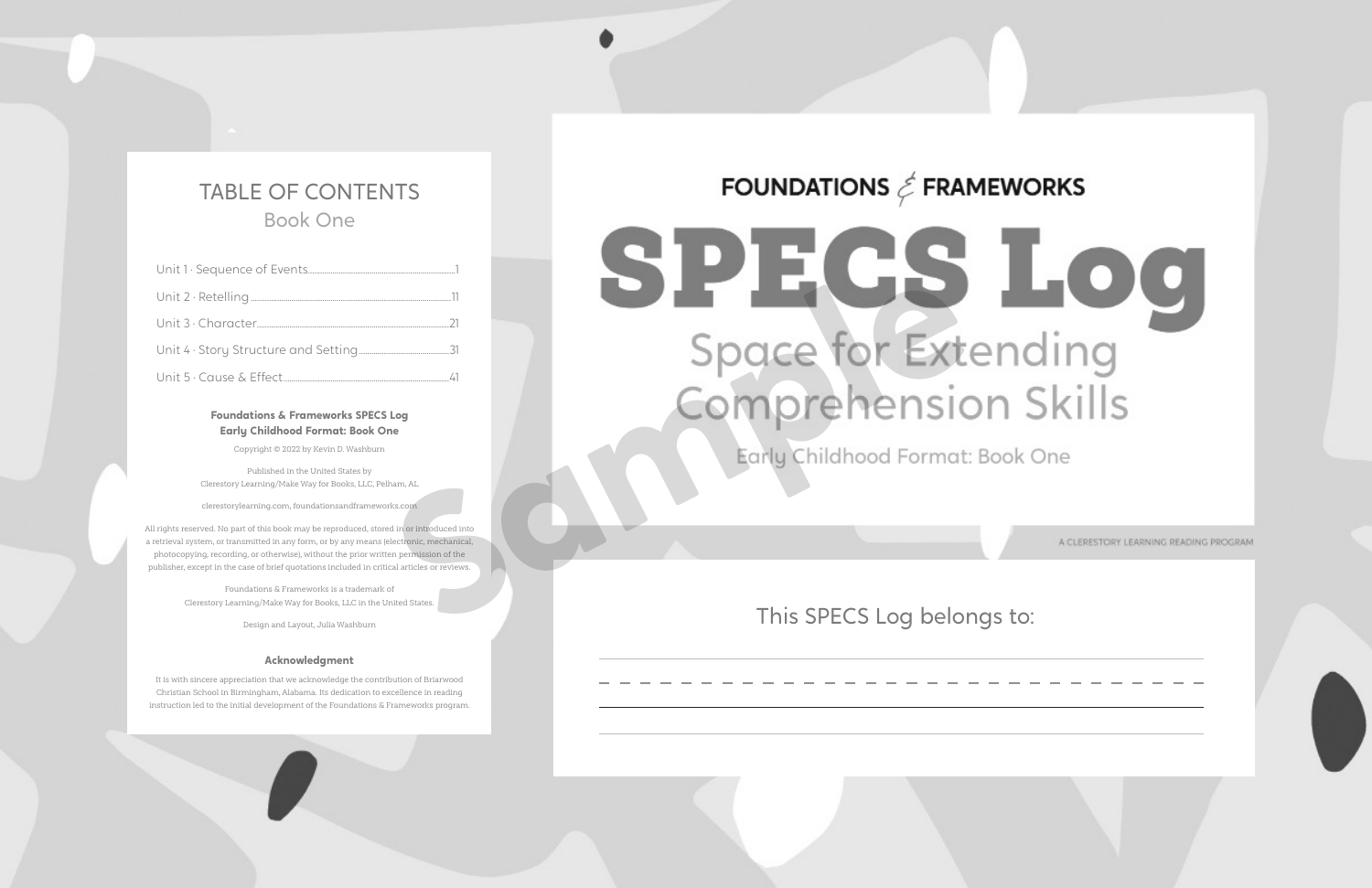Sample

Pattern Statement, Process Questions, Skill Characteristics (Cut and Paste Recommended) **21**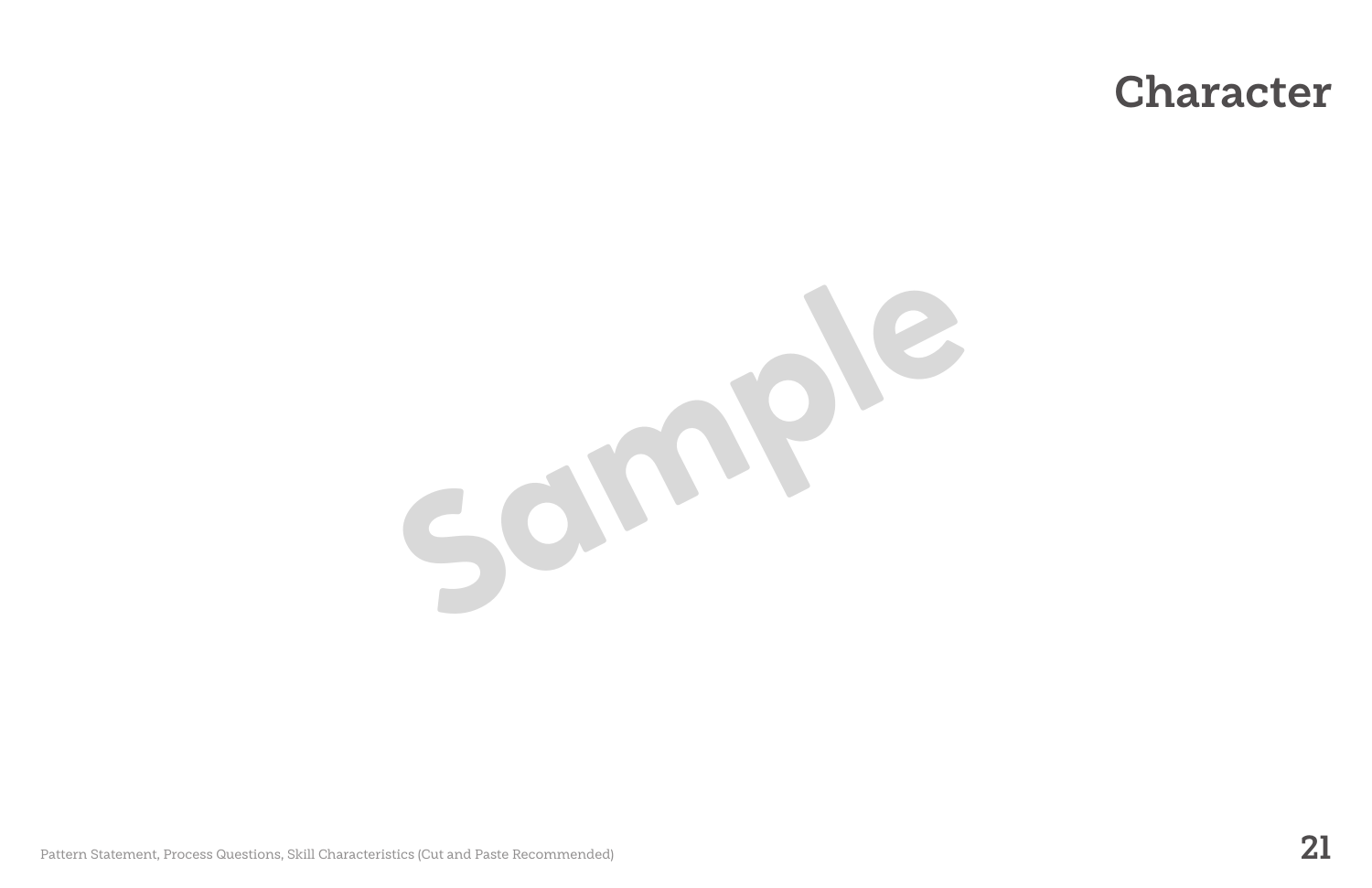

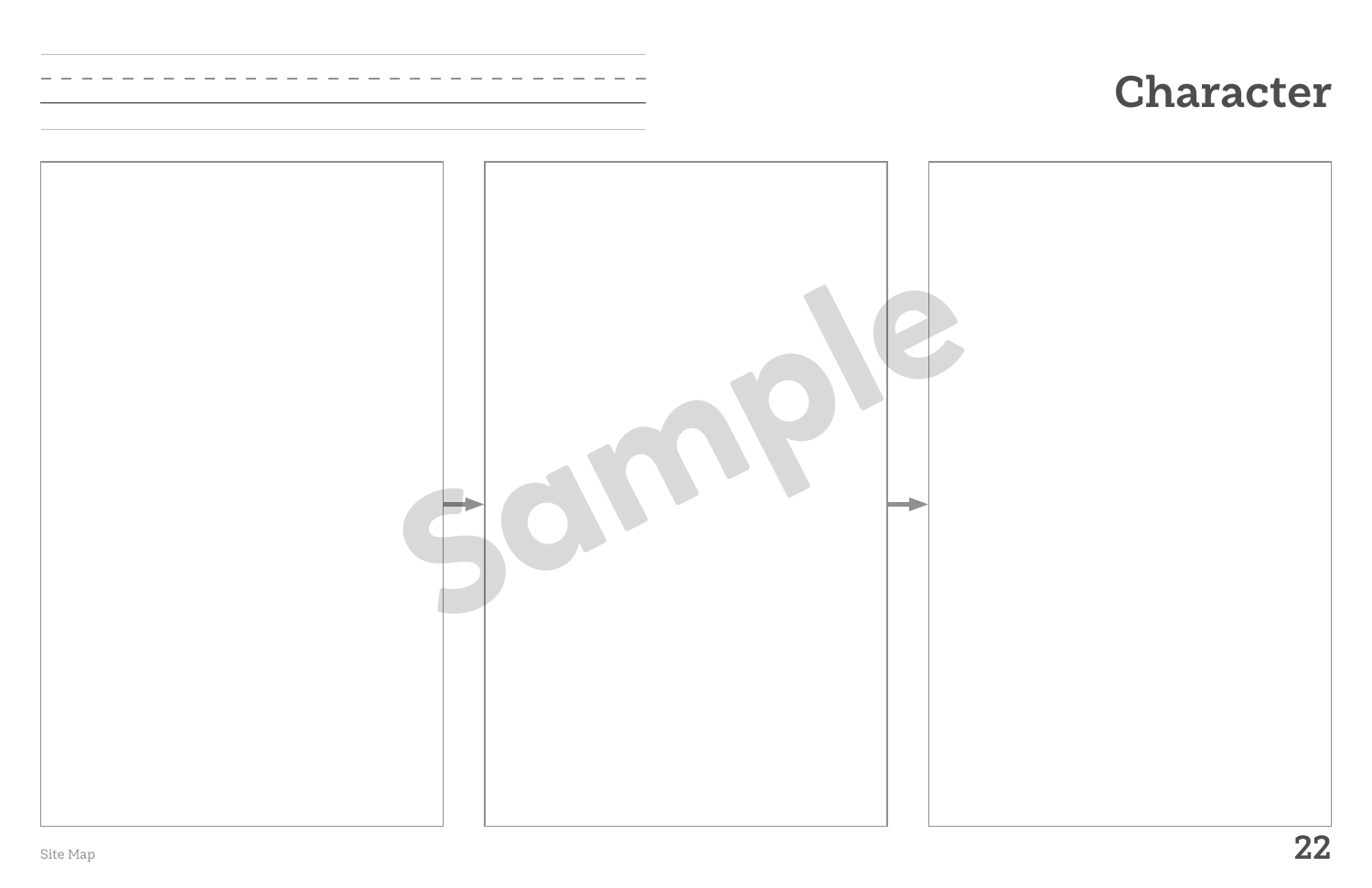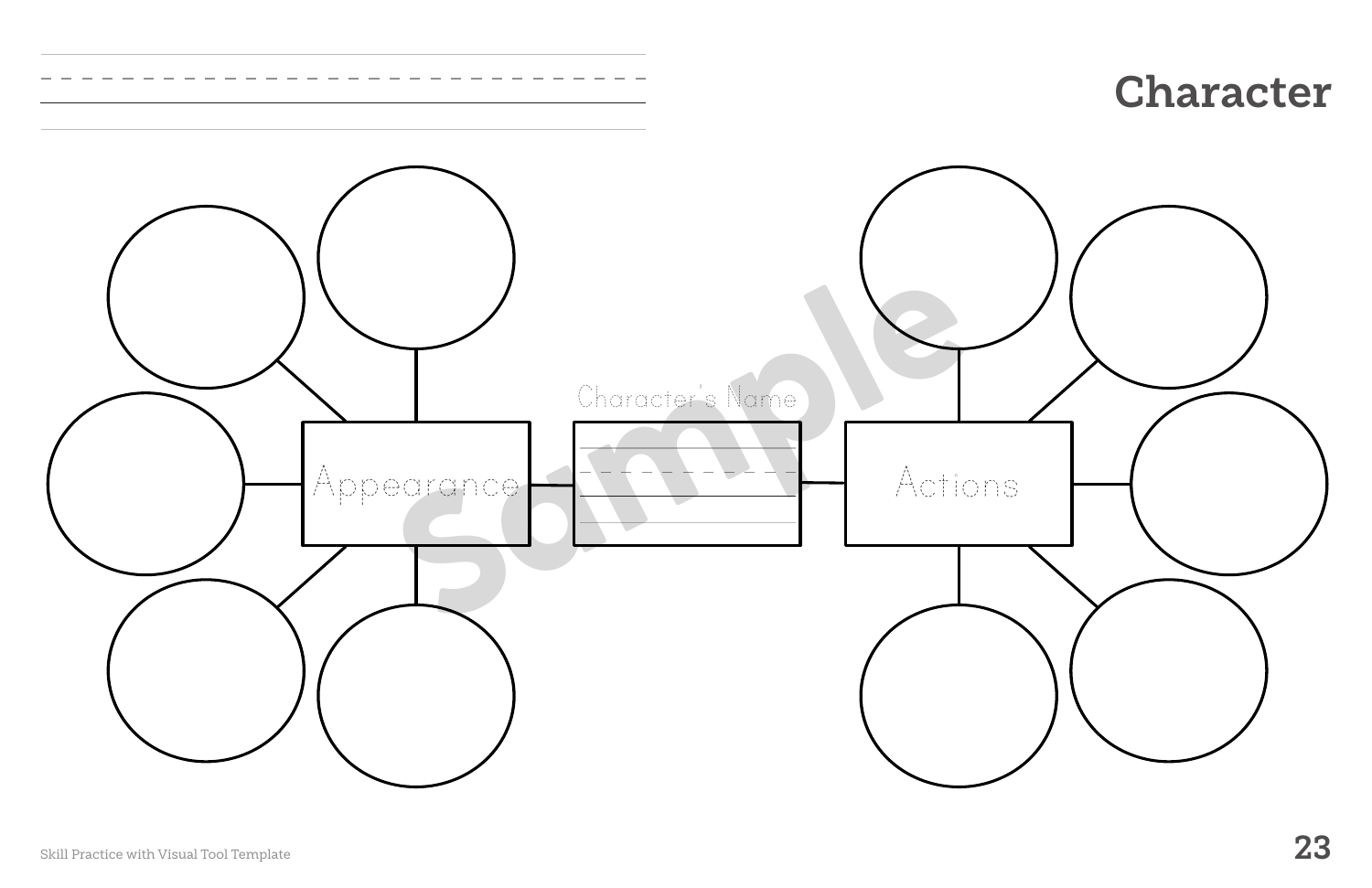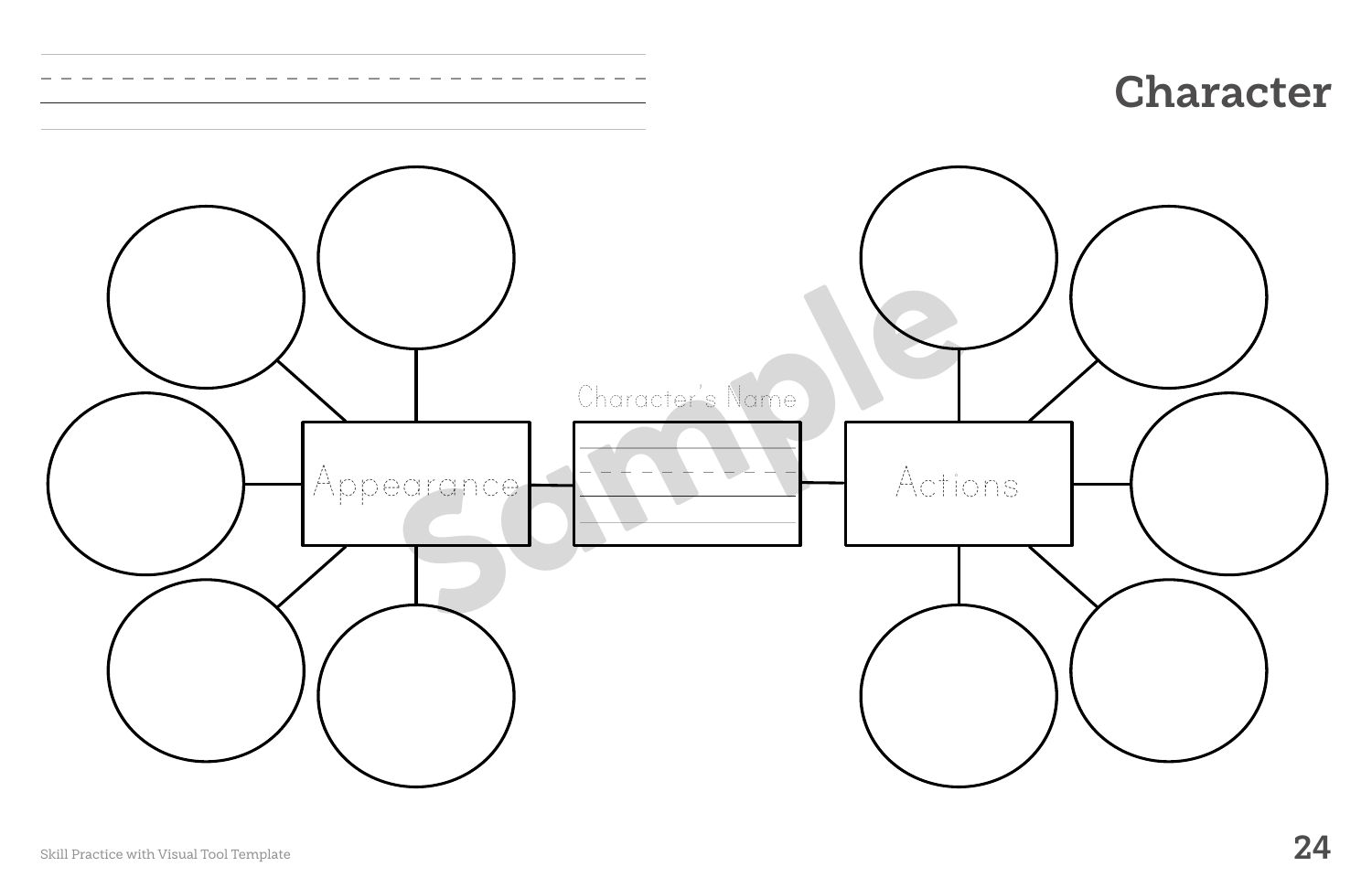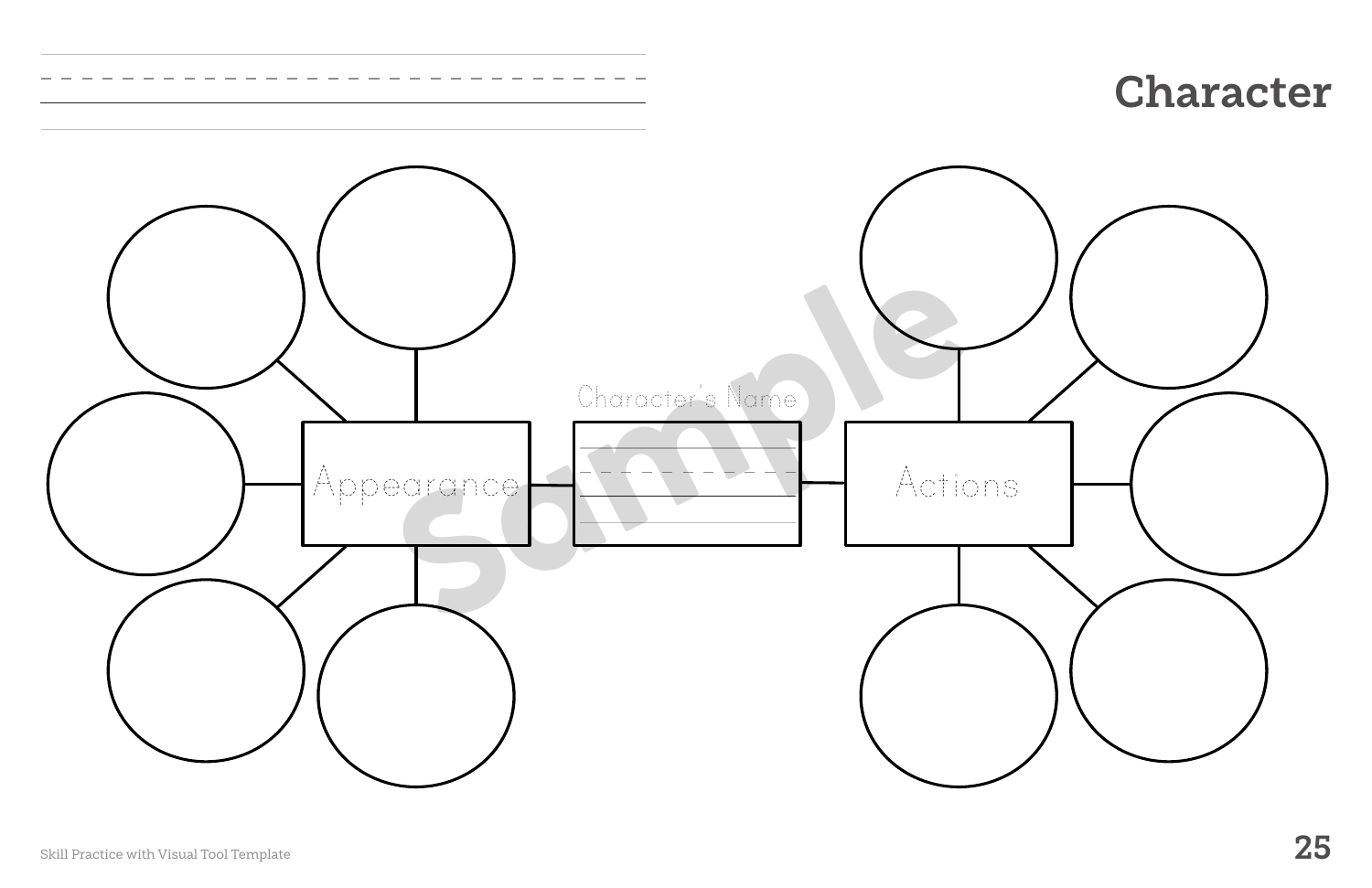Student-Created Visual and Response **26**

# **Character**

**Sample**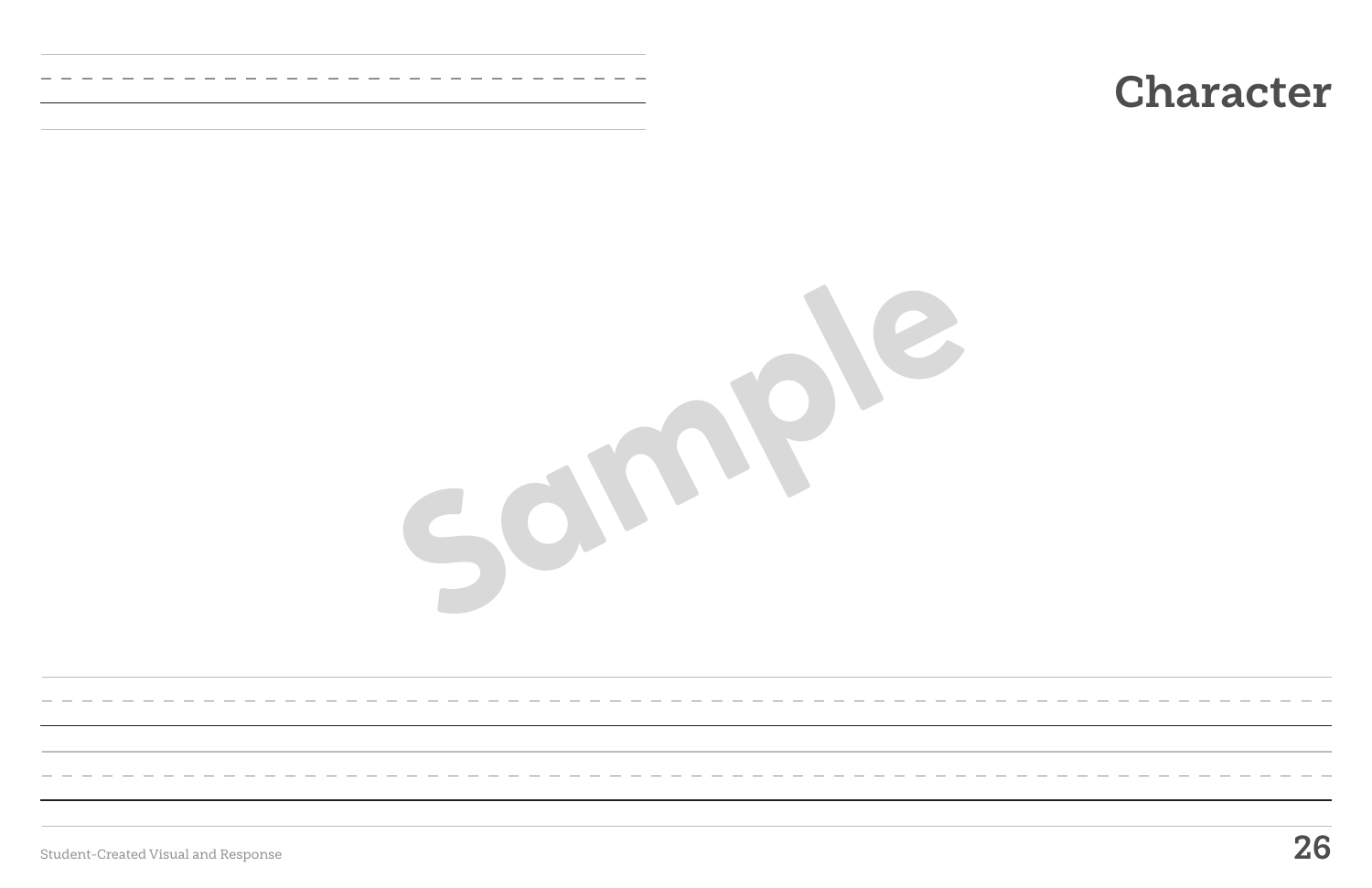

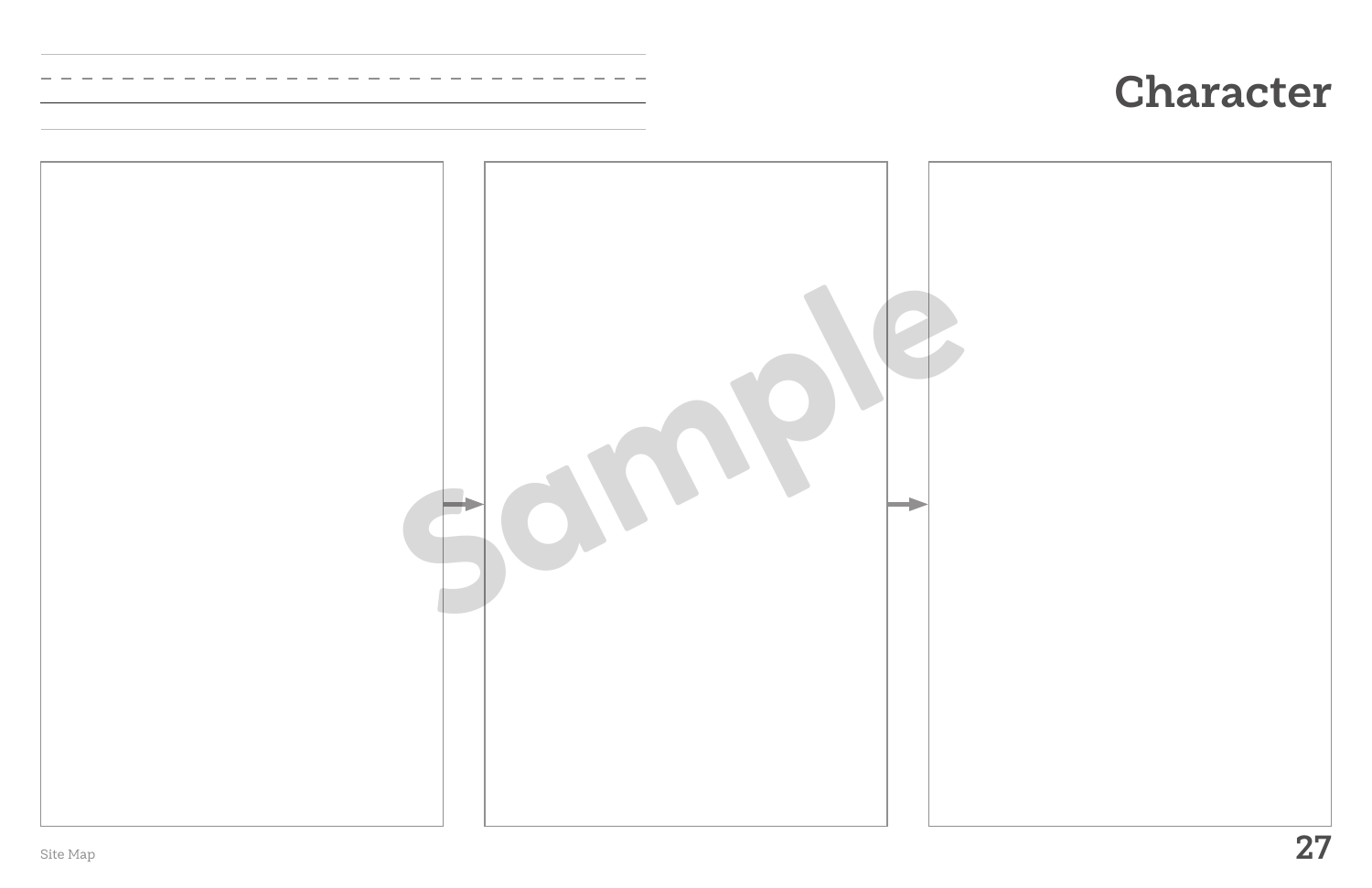| Unit Vocabulary |  |  | 28 |
|-----------------|--|--|----|

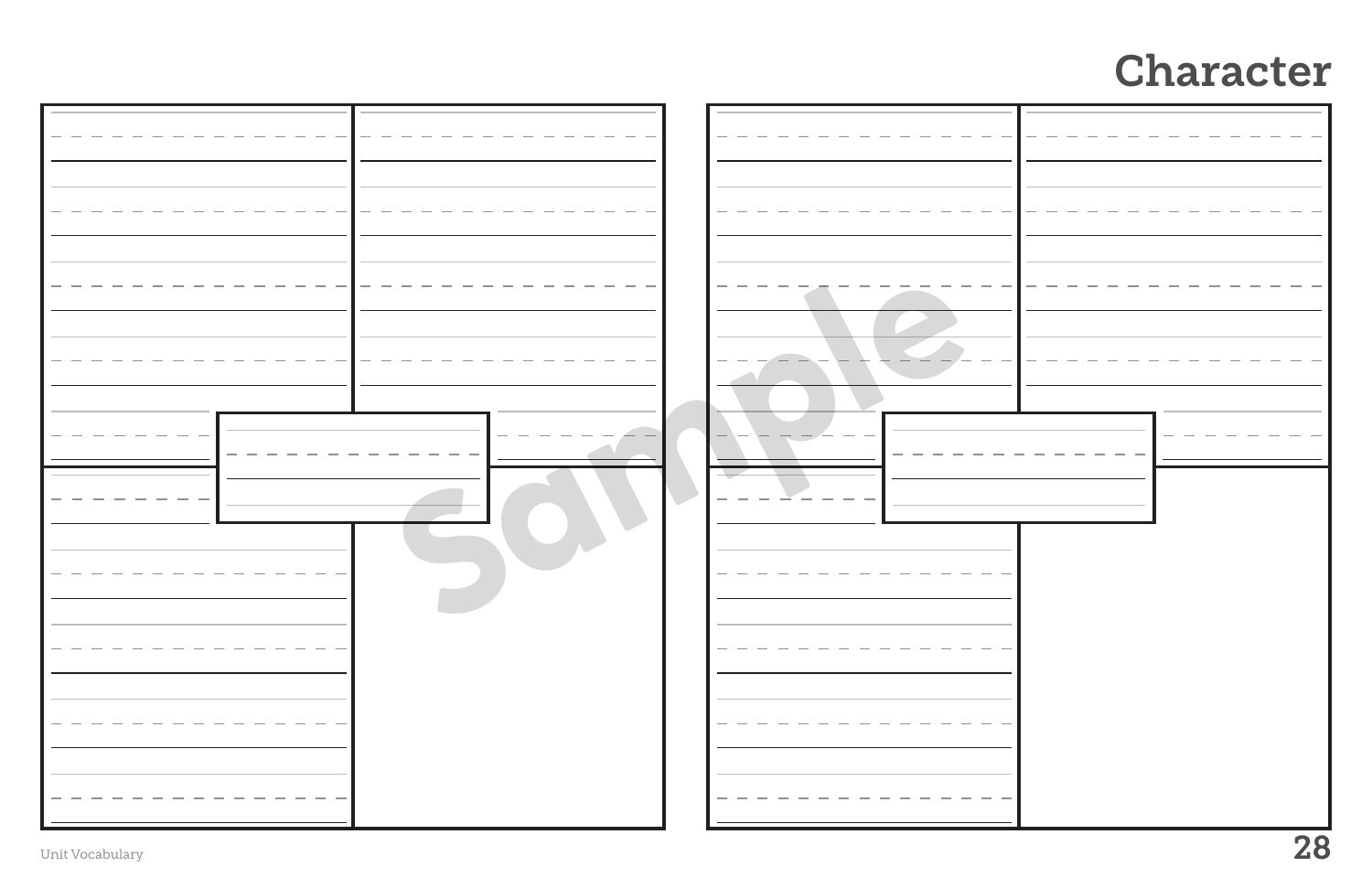| Unit Vocabulary |  |  | 29 |
|-----------------|--|--|----|

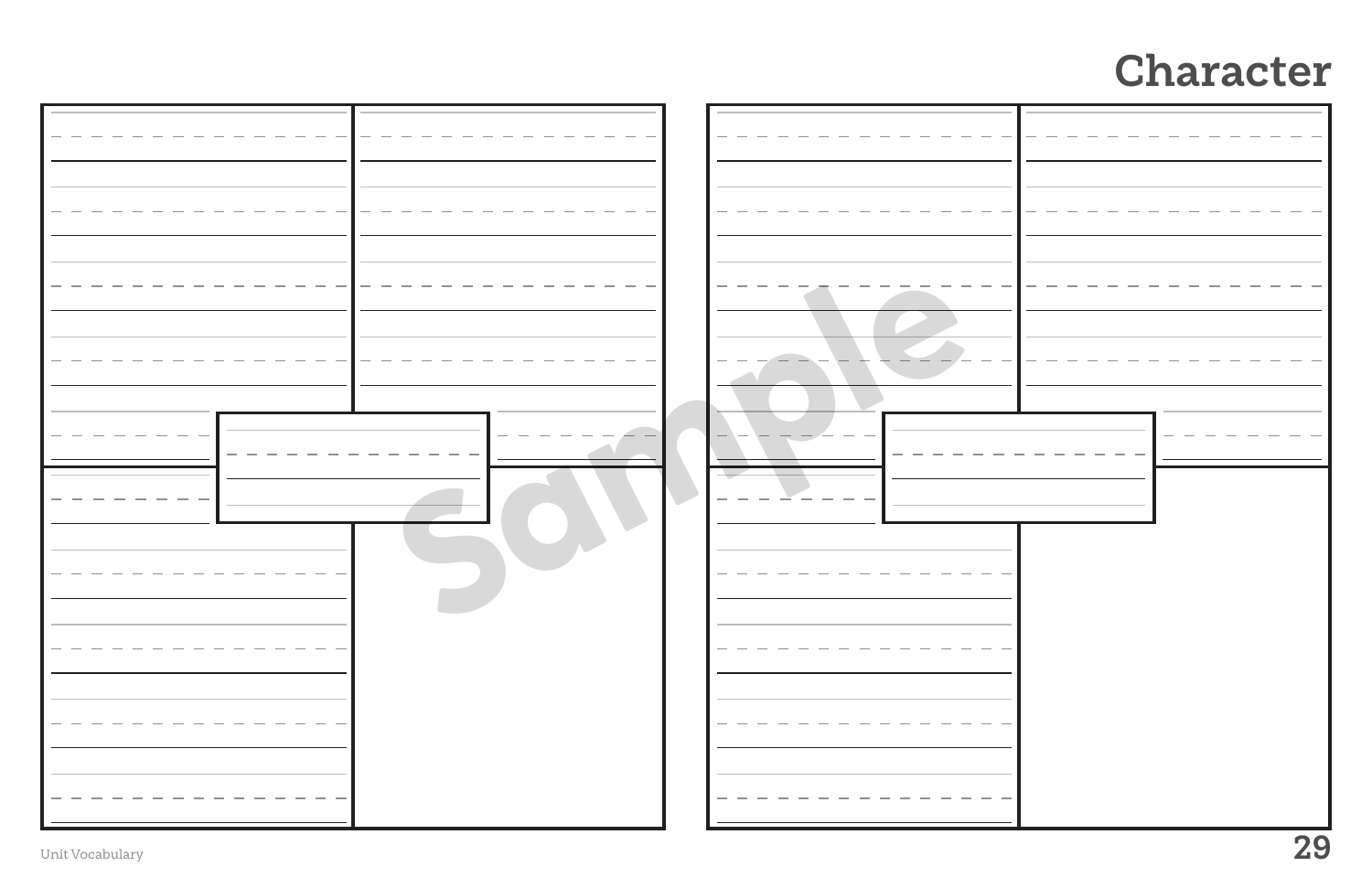|                 | 30 |
|-----------------|----|
| Unit Vocabulary |    |

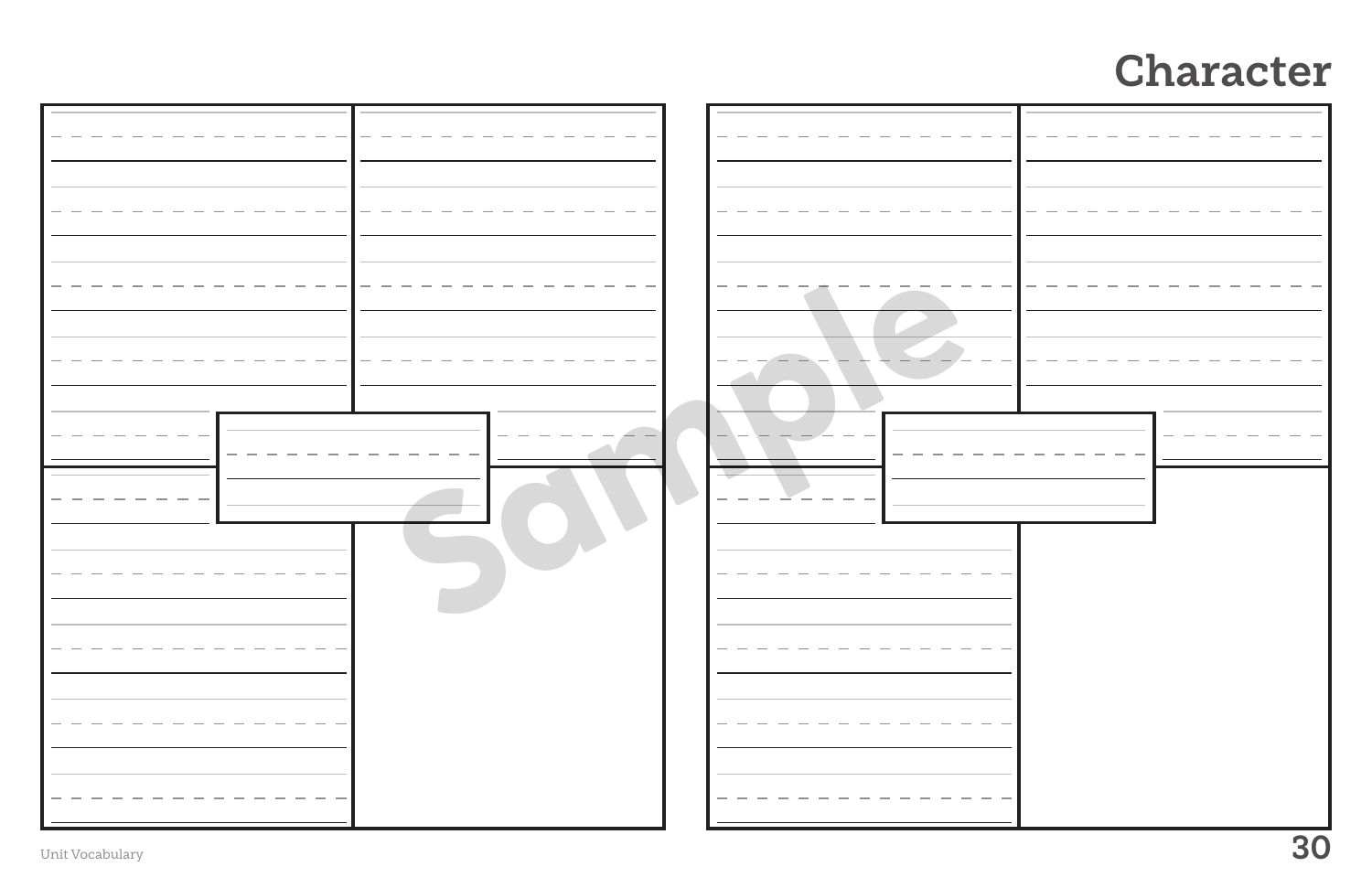## TABLE OF CONTENTS Book Two

## **Foundations & Frameworks SPECS Log Early Childhood Format: Book Two**

Copyright © 2022 by Kevin D. Washburn

Published in the United States by Clerestory Learning/Make Way for Books, LLC, Pelham, AL

clerestorylearning.com, foundationsandframeworks.com

All rights reserved. No part of this book may be reproduced, stored in or introduced into a retrieval system, or transmitted in any form, or by any means (electronic, mechanical, photocopying, recording, or otherwise), without the prior written permission of the publisher, except in the case of brief quotations included in critical articles or reviews.

> Foundations & Frameworks is a trademark of Clerestory Learning/Make Way for Books, LLC in the United States.

> > Design and Layout, Julia Washburn

## **Acknowledgment**

It is with sincere appreciation that we acknowledge the contribution of Briarwood Christian School in Birmingham, Alabama. Its dedication to excellence in reading instruction led to the initial development of the Foundations & Frameworks program.

## FOUNDATIONS  $\textit{\textless}$  FRAMEWORKS

# **Space for Exte**

## This SPECS Log belongs to:

A CLERESTORY LEARNING READING PROGRAM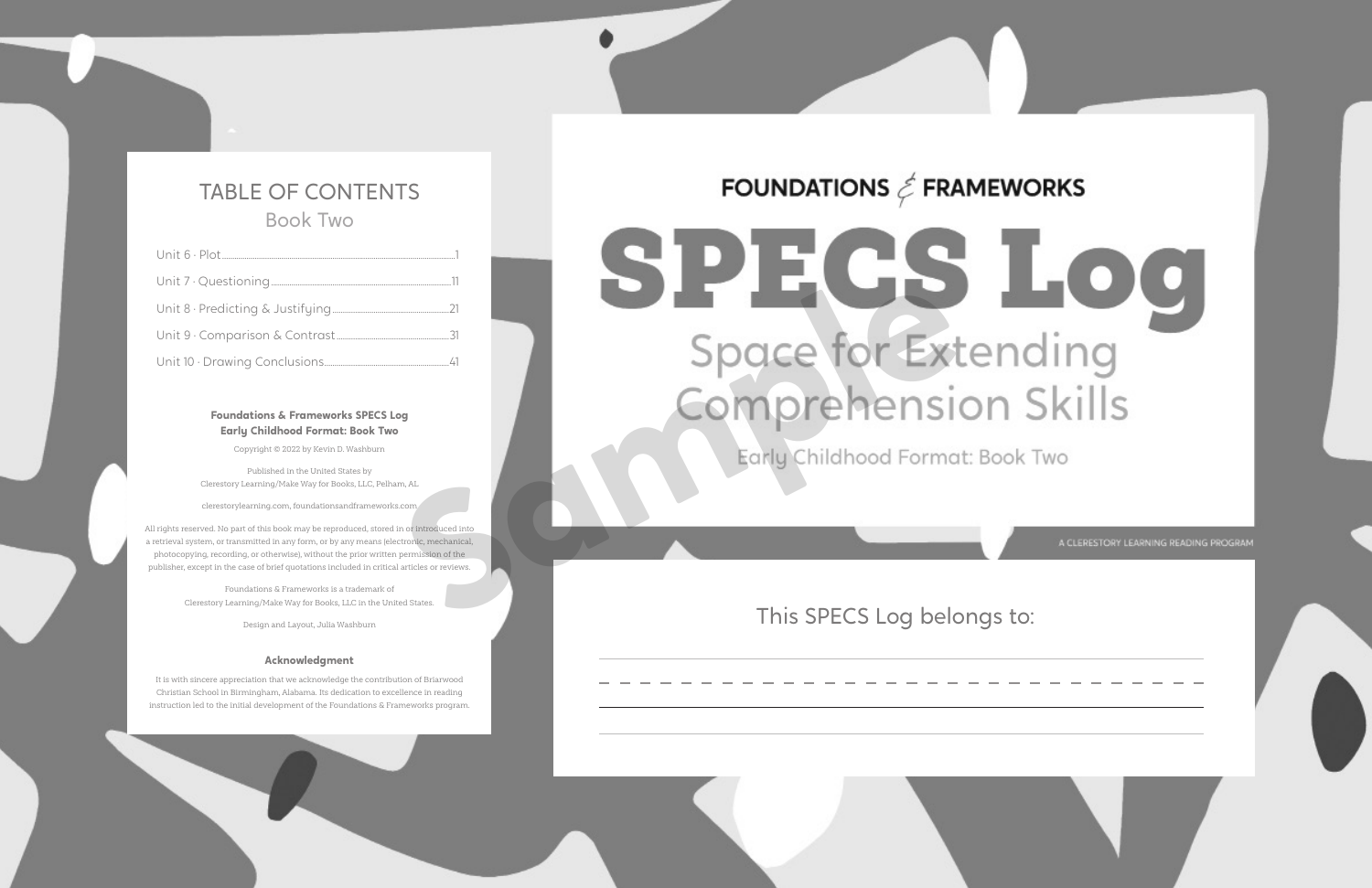Pattern Statement, Process Questions, Skill Characteristics (Cut and Paste Recommended) **21**

# **Predicting & Justifying**

**Sample**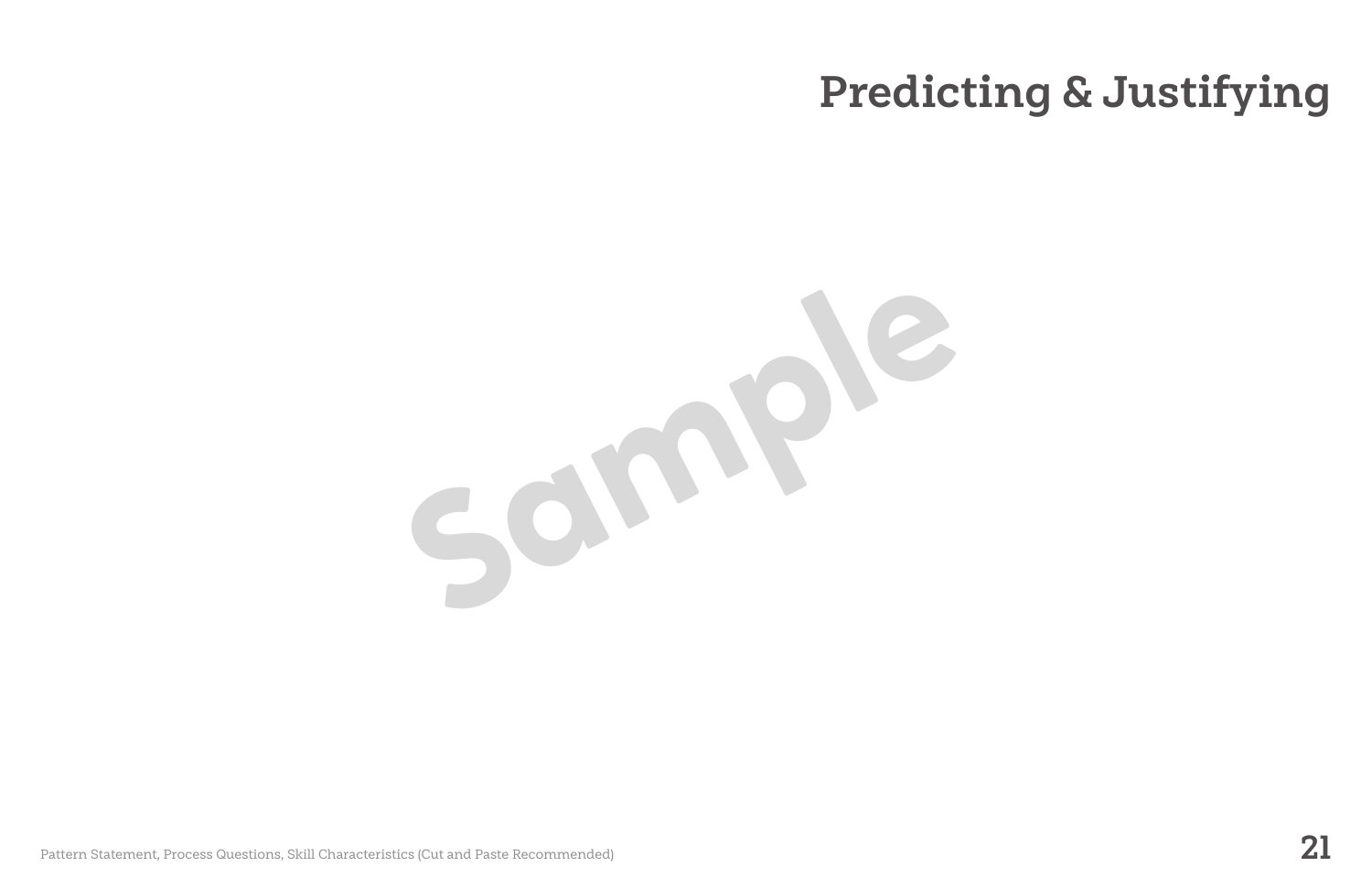



# **Predicting & Justifying**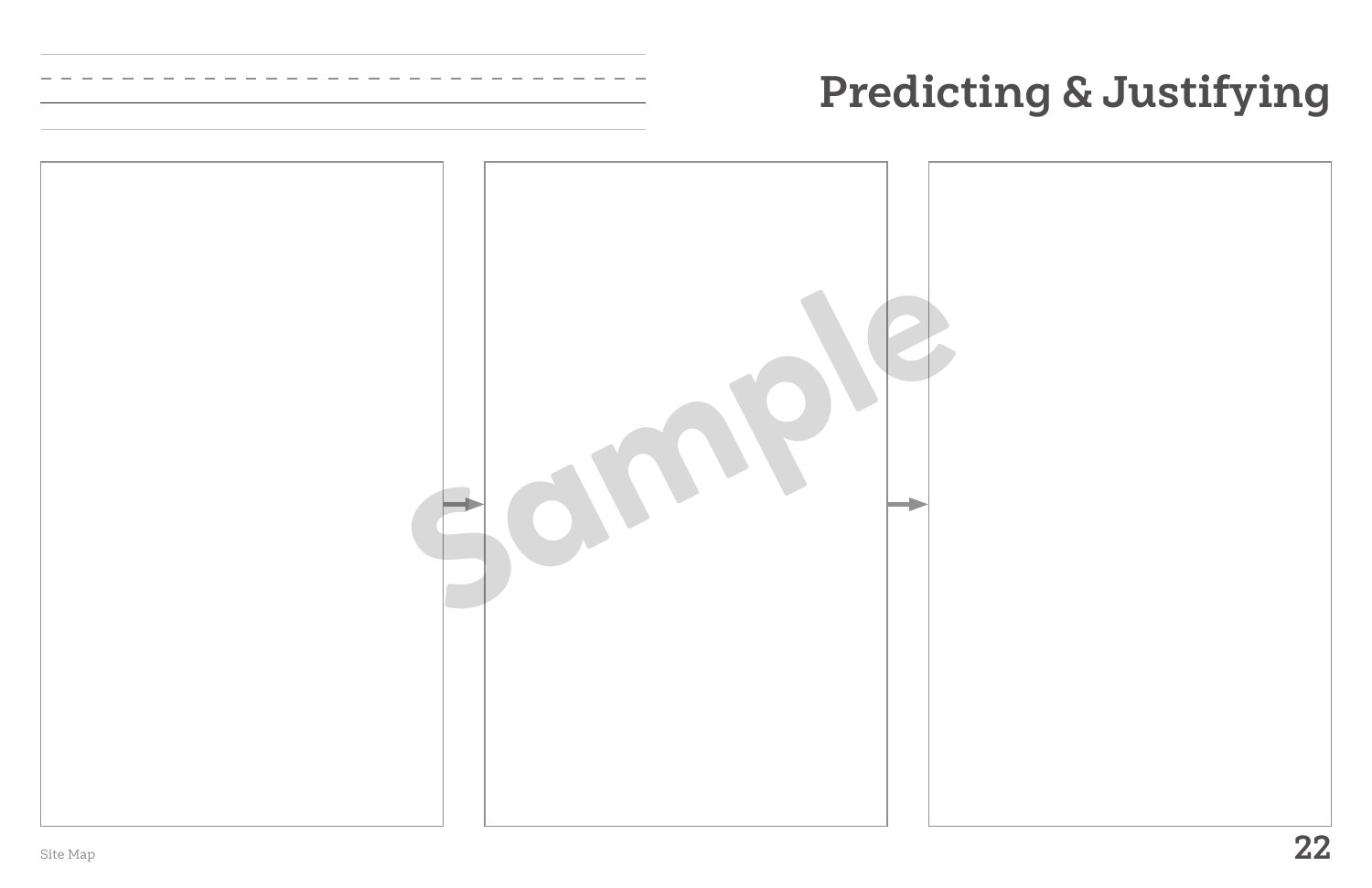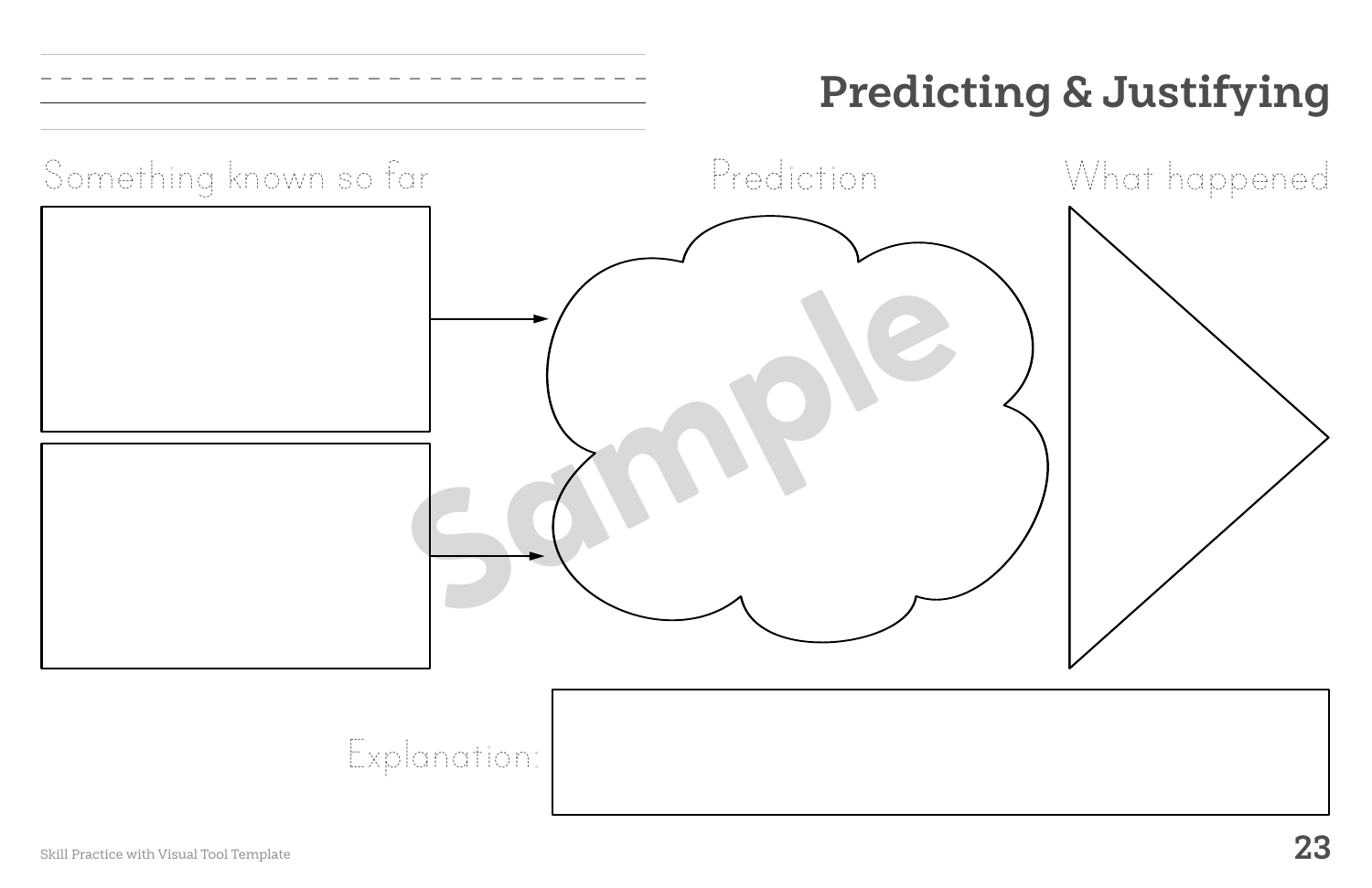

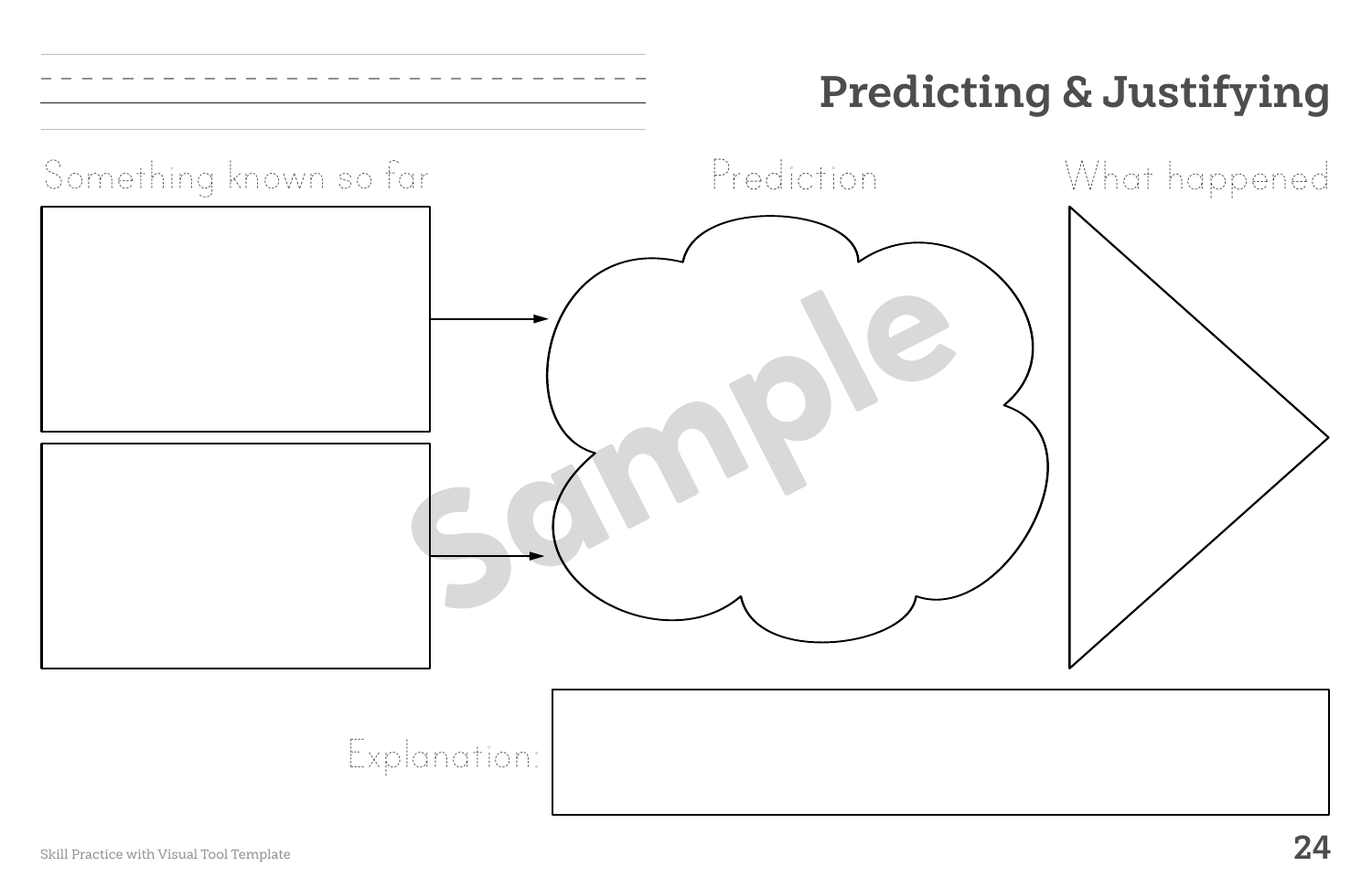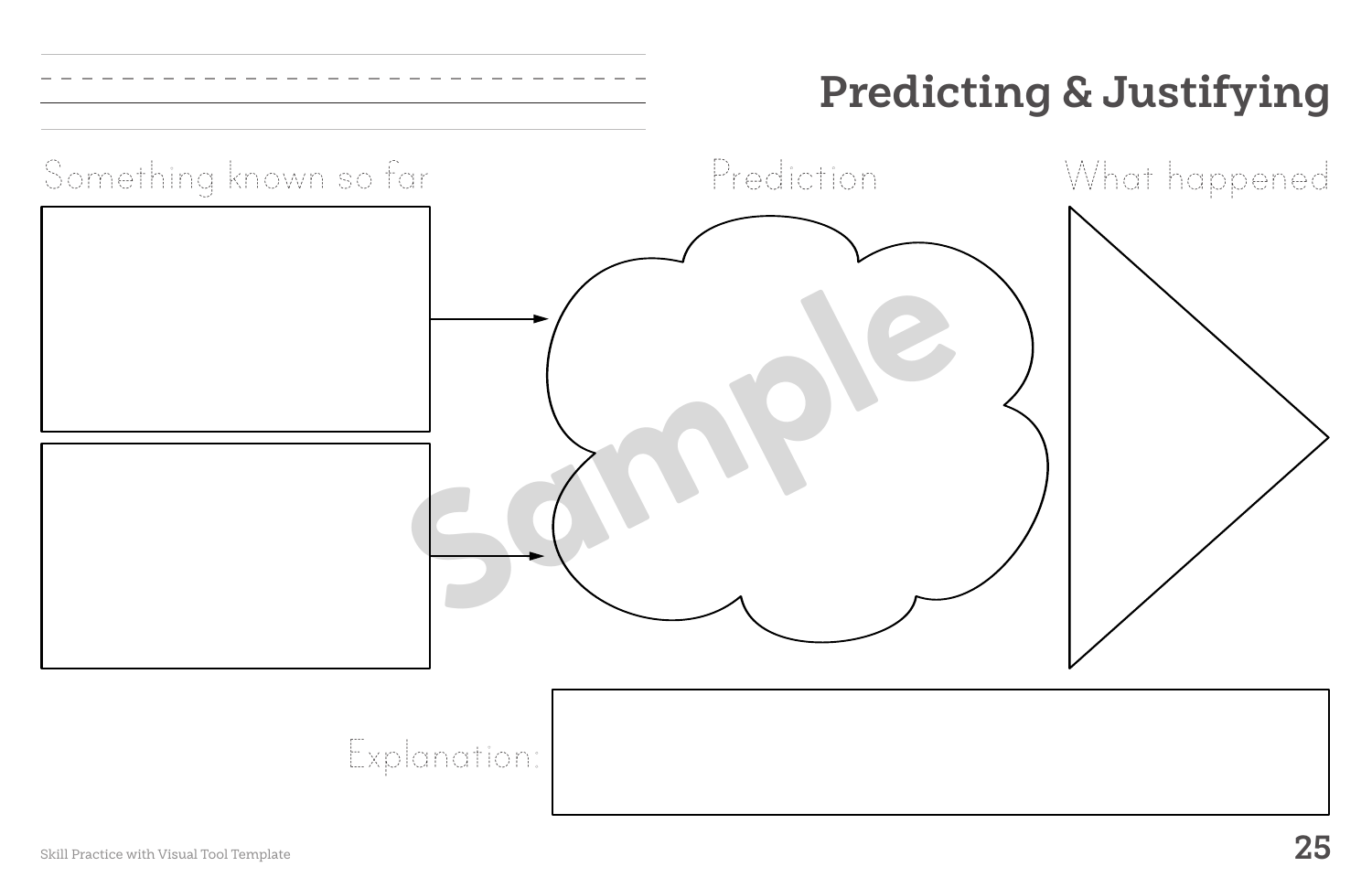Student-Created Visual and Response **26**

# **Predicting & Justifying**

**Sample**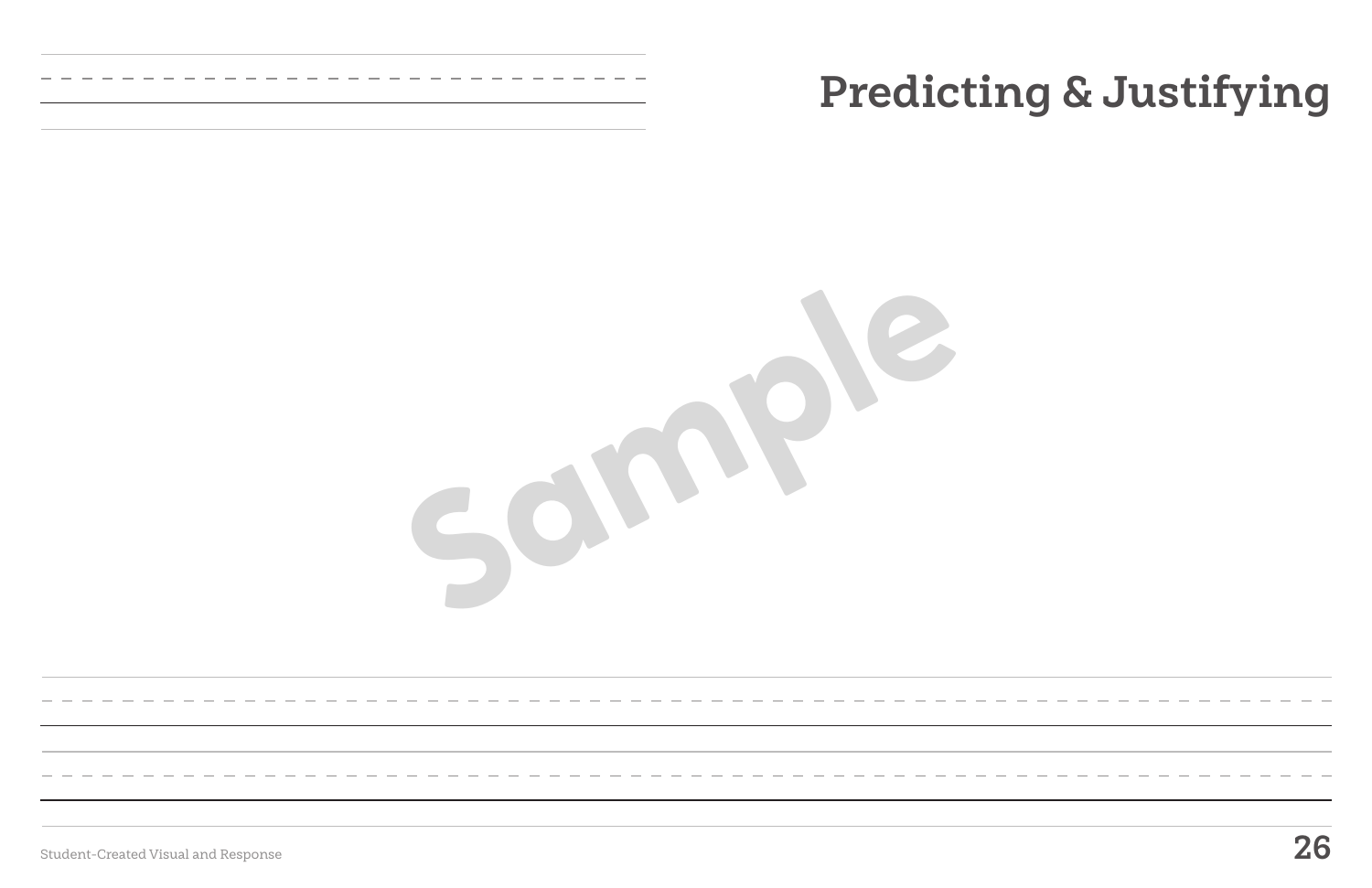



# **Predicting & Justifying**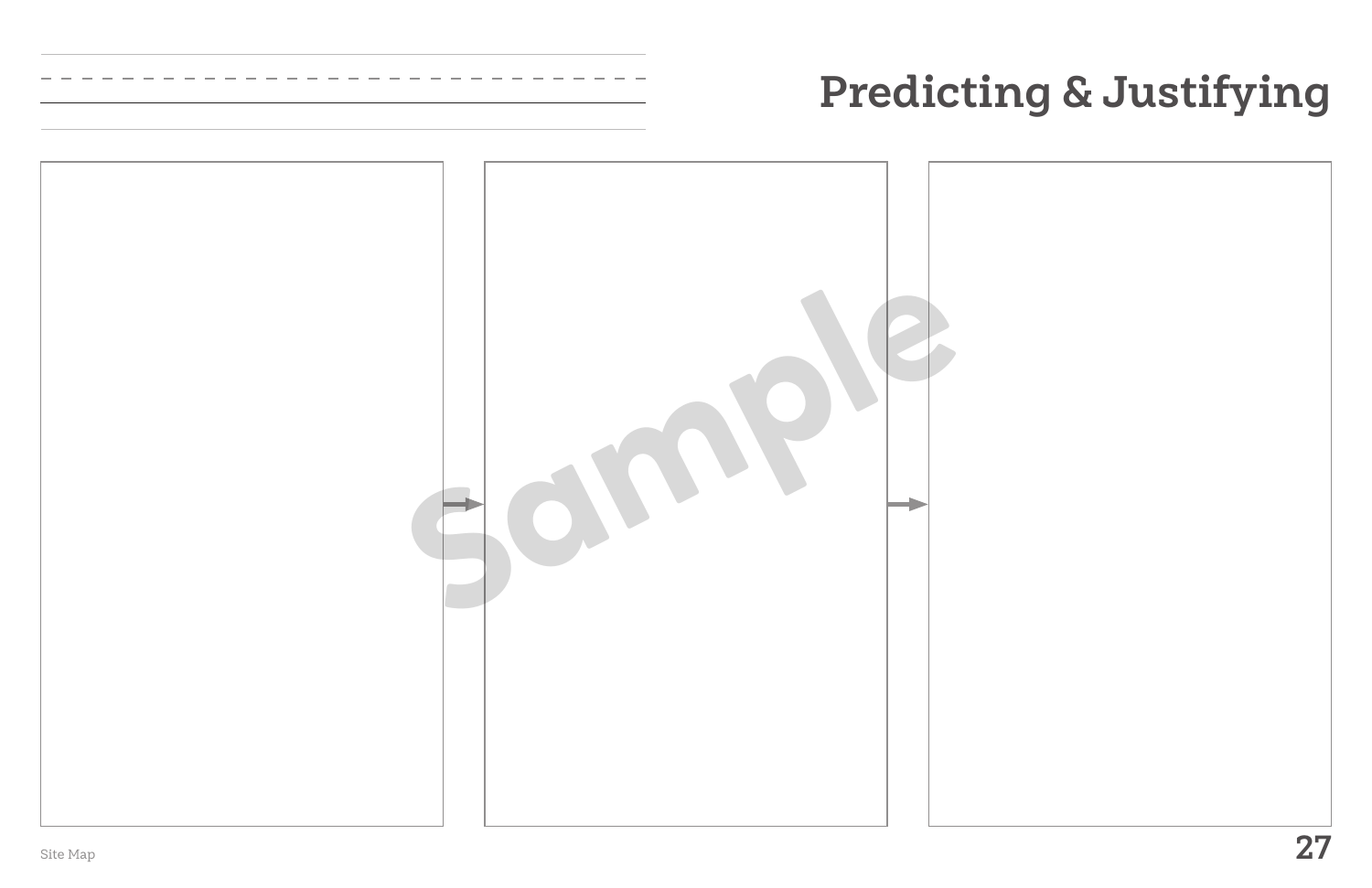|                 | Predicting & Justifying |
|-----------------|-------------------------|
|                 |                         |
| Unit Vocabulary | 28                      |

# **Predictir**

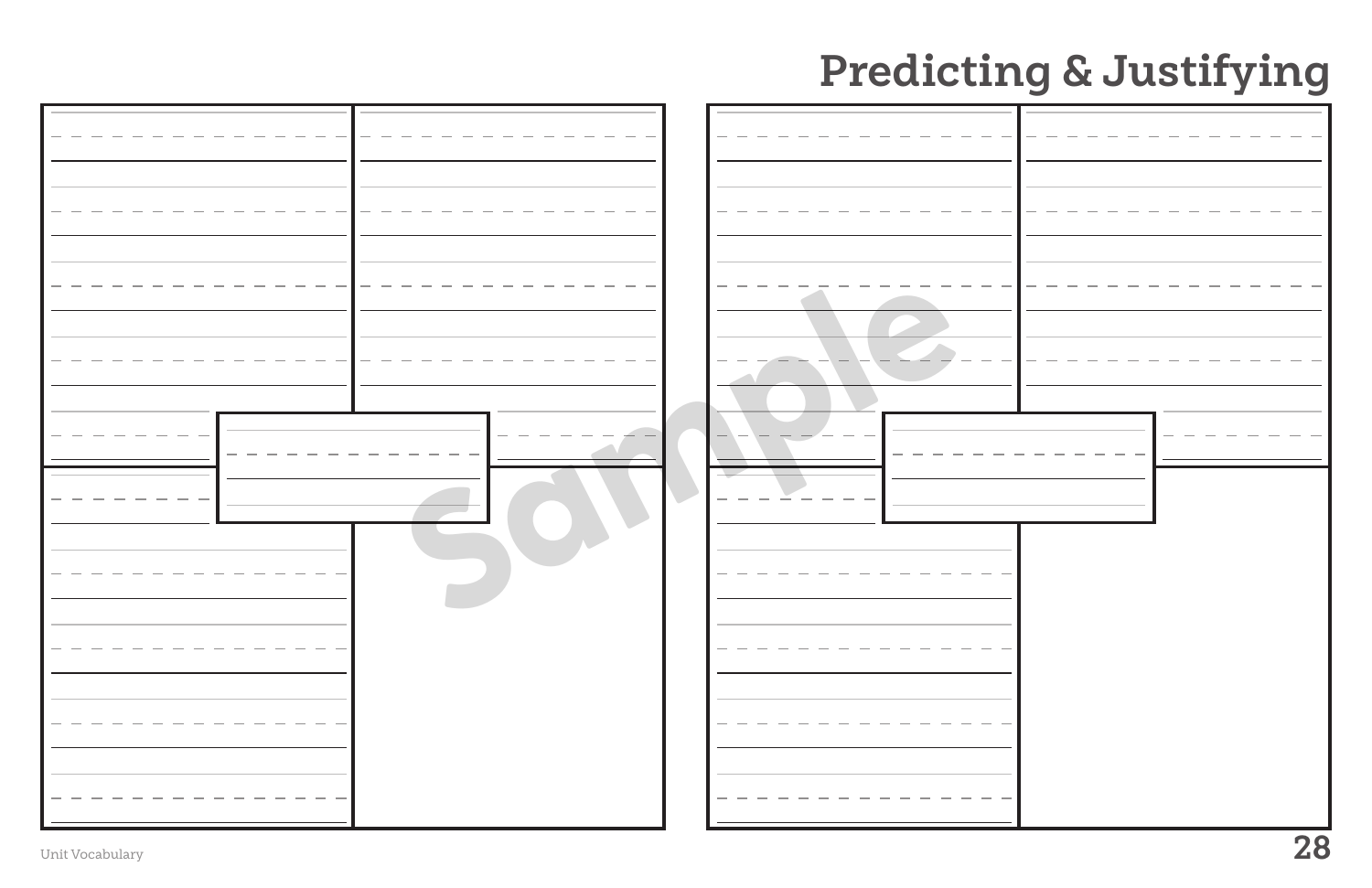|                 | Predicting & Justifying |
|-----------------|-------------------------|
|                 |                         |
| Unit Vocabulary | 29                      |

# **Predictir**